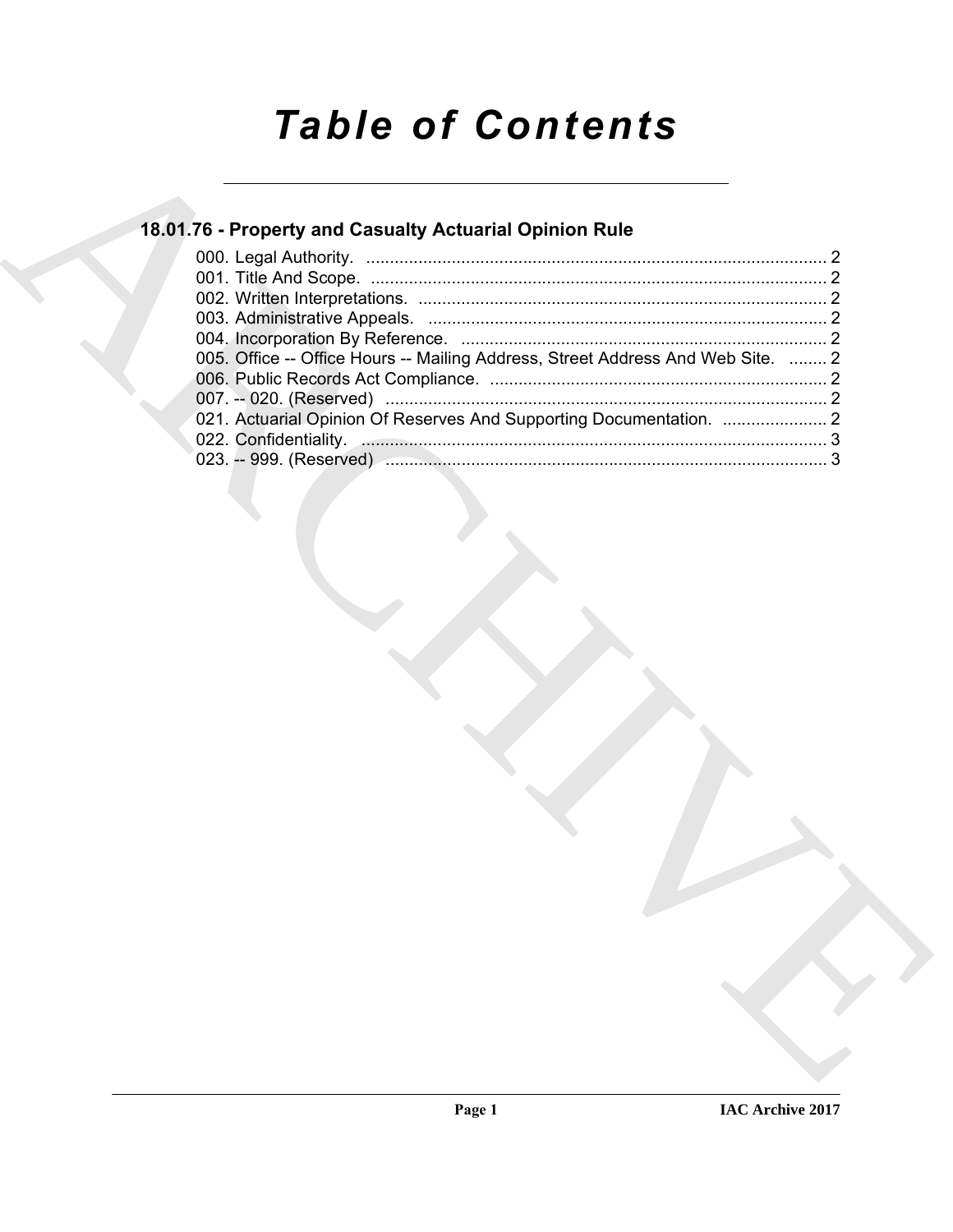#### **IDAPA 18 TITLE 01 CHAPTER 76**

#### **18.01.76 - PROPERTY AND CASUALTY ACTUARIAL OPINION RULE**

#### <span id="page-1-1"></span><span id="page-1-0"></span>**000. LEGAL AUTHORITY.**

This rule is promulgated and adopted pursuant to the authority vested in the Director under Title 41, Chapters 2, Idaho Code. (3-30-07) Idaho Code. (3-30-07)

#### <span id="page-1-2"></span>**001. TITLE AND SCOPE.**

**01. Title**. This rule shall be cited as IDAPA 18.01.76, "Property and Casualty Actuarial Opinion Rule."  $(3-30-07)$ 

**CHAPTER 76**<br> **CHAPTER TO ALSO CONSULTY ACTUARIAL OPINION RULE**<br> **CHAPTER [V](http://www.doi.idaho.gov)AND CONSULTY ACTUARIAL OPINION RULE**<br>
This also promising a not accept power to the nulleonly vessel in the Direction case in the 41, diagnose 2<br> **02.** Scope. This rule shall apply to annual statements filed with the Director as of the end of the first full calendar year following the effective date of the rule, and shall apply to all property and casualty companies doing business in this State. This rule is intended to provide the Director of the Department of Insurance with additional means to monitor an insurer's loss reserves in accordance with Section 41-610. Idaho Code. (3-30-07 additional means to monitor an insurer's loss reserves in accordance with Section 41-610, Idaho Code.

#### <span id="page-1-3"></span>**002. WRITTEN INTERPRETATIONS.**

In accordance with Section 67-5201(19)(b)(iv), Idaho Code, this agency may have written statements which pertain to the interpretation of the rules of the chapter, or to the documentation of compliance with the rules of this chapter. These documents will be available for public inspection and copying in accordance with the public records act.

 $(3-30-07)$ 

#### <span id="page-1-4"></span>**003. ADMINISTRATIVE APPEALS.**

All administrative appeals shall be governed by Chapter 2, Title 41, Idaho Code, and the Idaho Administrative Procedure Act, Title 67, Chapter 52, Idaho Code and IDAPA 04.11.01, "Idaho Rules of Administrative Procedure of the Attorney General." (3-30-07)

#### <span id="page-1-5"></span>**004. INCORPORATION BY REFERENCE.**

The National Association of Insurance Commissioners Property and Casualty Annual Statement Instructions are hereby incorporated by reference. (3-30-07)

#### <span id="page-1-6"></span>**005. OFFICE -- OFFICE HOURS -- MAILING ADDRESS, STREET ADDRESS AND WEB SITE.**

**01. Office Hours**. The Department of Insurance is open from 8 a.m. to 5 p.m. except Saturday, Sunday (1-30-07) and legal holidays.

**02. Mailing Address**. The department's mailing address is: Idaho Department of Insurance, P.O. Box 83720, Boise, ID 83720-0043.

**03.** Street Address. The principal place of business is 700 West State Street, 3<sup>rd</sup> Floor, Boise, Idaho (3-30-07) 83720-0043. (3-30-07)

**04. Web Site Address**. The department's website is http://www.doi.idaho.gov. (3-30-07)

#### <span id="page-1-7"></span>**006. PUBLIC RECORDS ACT COMPLIANCE.**

Any records associated with these rules are subject to the provisions of the Idaho Public Records Act, Title 74, Chapter 1, Idaho Code. (3-30-07) Chapter 1, Idaho Code.

#### <span id="page-1-8"></span>**007. -- 020. (RESERVED)**

#### <span id="page-1-10"></span><span id="page-1-9"></span>**021. ACTUARIAL OPINION OF RESERVES AND SUPPORTING DOCUMENTATION.**

<span id="page-1-11"></span>**01. Statement of Actuarial Opinion**. Every property and casualty insurance company doing business in this state, unless otherwise exempted by the domiciliary commissioner, shall annually submit the opinion of an Appointed Actuary entitled "Statement of Actuarial Opinion." This opinion shall be filed in accordance with the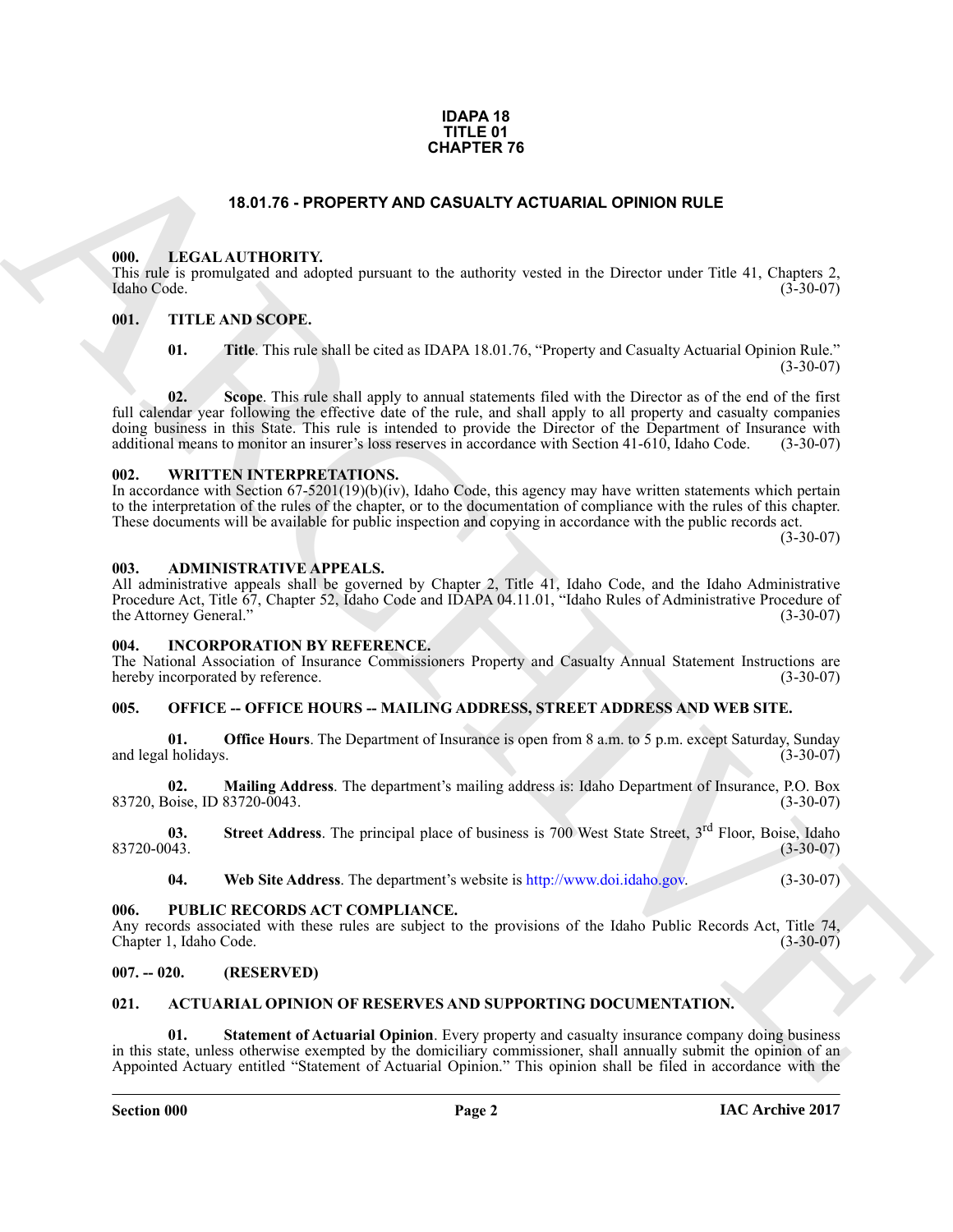appropriate National Association of Insurance Commissioners Property and Casualty Annual Statement Instructions. (3-30-07)

#### <span id="page-2-2"></span>**02. Actuarial Opinion Summary**. (3-30-07)

**a.** Every property and casualty insurance company domiciled in this state that is required to submit a Statement of Actuarial Opinion shall annually submit an Actuarial Opinion Summary, written by the company's Appointed Actuary. This Actuarial Opinion Summary shall be filed in accordance with the appropriate National Association of Insurance Commissioners ("NAIC") Property and Casualty Annual Statement Instructions and shall be considered to be a document supporting the Actuarial Opinion required in Subsection 021.01 of this chapter.  $(3 - 30 - 07)$ 

**b.** A company licensed but not domiciled in this state shall provide the Actuarial Opinion Summary upon request.  $(3-30-07)$ upon request.  $(3-30-07)$ 

#### **a.** An Actuarial Report and underlying work papers as required by the appropriate NAIC Property and Casualty Annual Statement Instructions shall be prepared to support each Actuarial Opinion. (3-30-07)

<span id="page-2-3"></span>**03. Actuarial Report and Work Papers**. (3-30-07)

Reading Department of Instantonics<br>
response Reaction Association Comments of the state of the state of the state of the state of the state of the state of the state of the state of the state of the state of the state of **b.** If the insurance company fails to provide a supporting Actuarial Report or work papers at the request of the Director of the Idaho Department of Insurance, or, after review, the Director determines the supporting Actuarial Report or work papers provided by the insurance company do not comply with the NAIC Property and Casualty Annual Statement Instructions or are otherwise unacceptable, the Director may engage a qualified actuary at the expense of the company to review the opinion and the basis for the opinion, and to prepare the supporting<br>Actuarial Report or work papers. Actuarial Report or work papers.

#### <span id="page-2-4"></span><span id="page-2-0"></span>**022. CONFIDENTIALITY.**

**01. The Statement of Actuarial Opinion**. Shall be provided with the Annual Statement in accordance with the appropriate NAIC Property and Casualty Annual Statement Instructions and shall be treated as a public<br>document. (3-30-07) document. (3-30-07)

#### <span id="page-2-7"></span><span id="page-2-5"></span>**02. Actuarial Report**. (3-30-07)

**a.** Documents, materials or other information in the possession or control of the Department of Insurance that are considered an Actuarial Report, work papers or Actuarial Opinion Summary provided in support of the opinion, and any other material provided by the company to the Director in connection with the Actuarial Report, work papers or Actuarial Opinion Summary, will be considered to be exempt from public disclosure under Section 74-107(5), Idaho Code, of the Idaho Public Records Act. (3-30-07) 74-10 $\overline{7}$ (5), Idaho Code, of the Idaho Public Records Act.

**b.** This provision shall not be construed to limit the Director's authority to release the documents to the Actuarial Board for Counseling and Discipline (ABCD) so long as the material is required for the purpose of professional disciplinary proceedings and that the ABCD establishes procedures satisfactory to the Director regarding disclosure of the documents, nor shall this section be construed to limit the Director's authority to use the documents, materials or other information in furtherance of any regulatory or legal action brought as part of the Director's official duties.  $(3-30-07)$ 

<span id="page-2-6"></span>**03. Director's Duties**. In order to assist in the performance of his duties, the Director may enter into agreements governing sharing and use of materials or information subject to Subsection 021.02 of this chapter with other state, federal and international regulatory agencies, with the National Association of Insurance Commissioners and its affiliates and subsidiaries, and with state, federal and international law enforcement authorities. (3-30-07)

<span id="page-2-8"></span>**04. Waiver**. No waiver of any applicable privilege or claim of confidentiality in the documents, materials or information shall occur as a result of disclosure to the director in Section 022 or as a result of sharing as authorized in Subsection 021.03 of this chapter. authorized in Subsection 021.03 of this chapter.

<span id="page-2-1"></span>**023. -- 999. (RESERVED)**

**Section 022 Page 3**